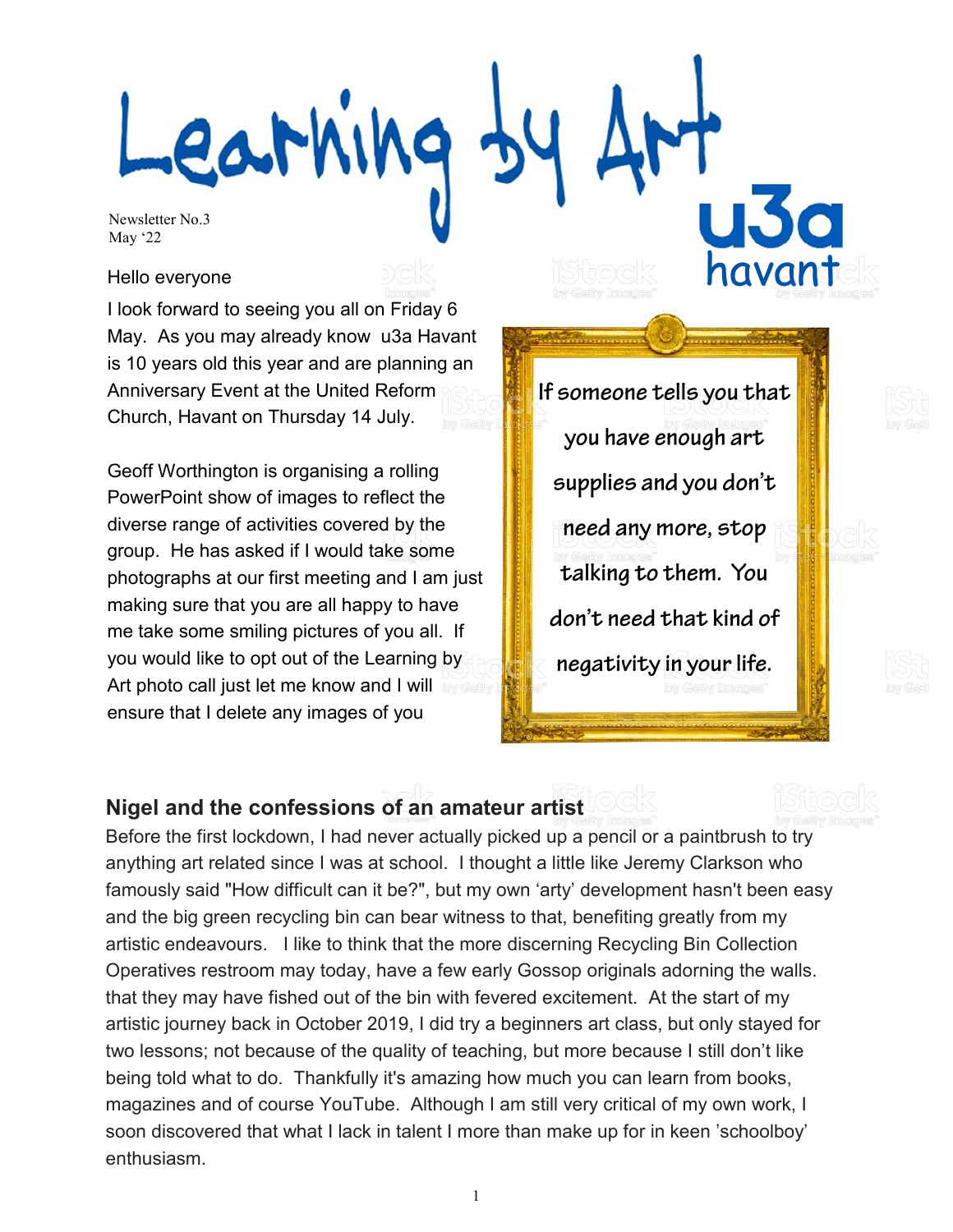

## **U3a Havant 'Learning by Art' Gallery**

I am very pleased that we now have gallery pages to view from the following members: Ken Arkell, Louisa Niland, Margaret Jones, Pat O'Mahoney, Wendy Gossop and myself. The gallery is your space, so please keep the images coming.

**Did you know?.....** If you have a plastic palette to mix watercolour that has become stained, you can use WD40 to remove much of the staining, but be sure to wash well in soapy water afterwards. Remember that blue is a staining colour.

**Did you know?....** I read this month that if you paint doors or gates in a picture, it is best to show them in an open position, because it invites the viewer into the picture where as a closed gate or door shuts the viewer out.

## **Something for you to think about**

At our first meeting I will be asking what you would like to do for the August meeting. Our regular room is not available to us in August because of school holiday activities. We could simply, not have a meeting or we could have a meeting where we could paint or draw 'plein air' or as the French would say 'out doors'.

## **Learning by Art Newsletter**

If you want to share your art related stories or ask a question of the group please tell/ask it here. If you know of any art related events, trails, exhibitions, workshops or if you have seen a good YouTube video or read and want to recommend a good arts book that can be shared with the group, please send me the details for the next newsletter.

First Meeting is at: - The Spring Arts Centre, 56 East St, Havant PO9 1BS Friday 6 May—10am to 12 noon